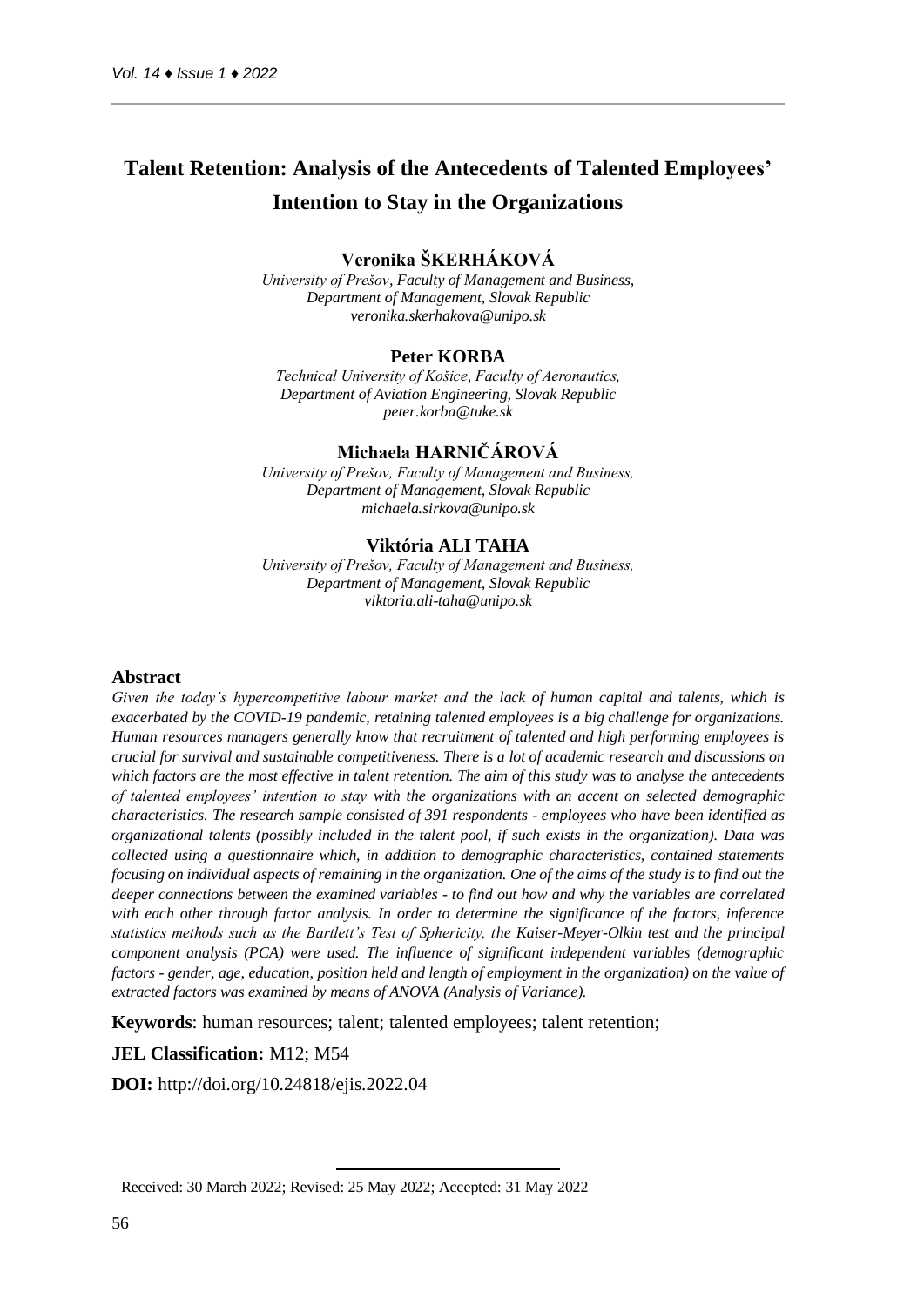### **1. Introduction**

The organization's ability to acquire and retain talent is fundamental to the organization's competitiveness and essential component of its long-term stability. An important part of talent management is retaining talents, the essence of which is to ensure that talents remain employed and productive in the organization for as long as possible. The shortage of talented workers is a phenomenon that has recently affected all countries, especially the industrialized ones. However, in today's globalized economy, organizations face problems with acquiring and retaining skilled talent (Cotton and Tuttle, 1986). Organizations found themselves in a complex and challenging environment that requires them to be effective in managing human and material resources. Retaining talented and high-performing staff proves to be the biggest challenge for organizations (Amos and Weathington, 2008). Organizations invest significant resources and time in their talented employees, but these investments are lost if these employees leave the organization. With increasing staff turnover, the organization also loses knowledge and the resulting intellectual capital. Retention is affected by a number of interrelated factors, such as individual differences due to the demographic characteristics of employees with opportunities for growth, development and promotion. Characterizing retention factors in an organization facilitates the retention of its talented employees and the work of talent managers. The reasons why talented workers leave organizations have not yet been properly explained. Despite the large number of publications dealing with the issue of talent management, relatively few publications are dedicated to the issue and factors of retaining talents (Milman and Dickson, 2014). Considering these facts, the objective of this research is to analyse the antecedents of talented employees' intention to stay in the organizations with an accent on selected demographic characteristics.

The literature review section is focused on a studying of a current publications dealing with the retention of talented employees and their antecedents of intention to stay in the organizations. The information obtained in this way served as a starting point for the subsequent design of a research frame, which was presented in the methodology section through the specification of the research's aim, objective, questions, sample, and statistical methods. In the results section we dealt with solving of research questions that have arisen from the literature review and main aim of the research. By the use of an appropriate mathematical and statistical methods the hypotheses were verified, and the research questions were solved in this section. In the discussion section a comparison of the achieved results with the results of researches by other authors and scientific publications in the field of this problematics was done. The aim of the last section was to summarize and specify the theoretical and practical contribution of this research for the further development in the field of talented employees' retention. The contribution of this research lies in the identification of factors influencing the retention of talented employees in the organization with regard to the demographic characteristics of employees. The research identified two factors influencing the retention of talented employees in the organization, one of them was significantly related to demographic characteristic of respondents - education. This factor (Job security and talent development) is important for retaining talented employees with bachelor's and master's degrees.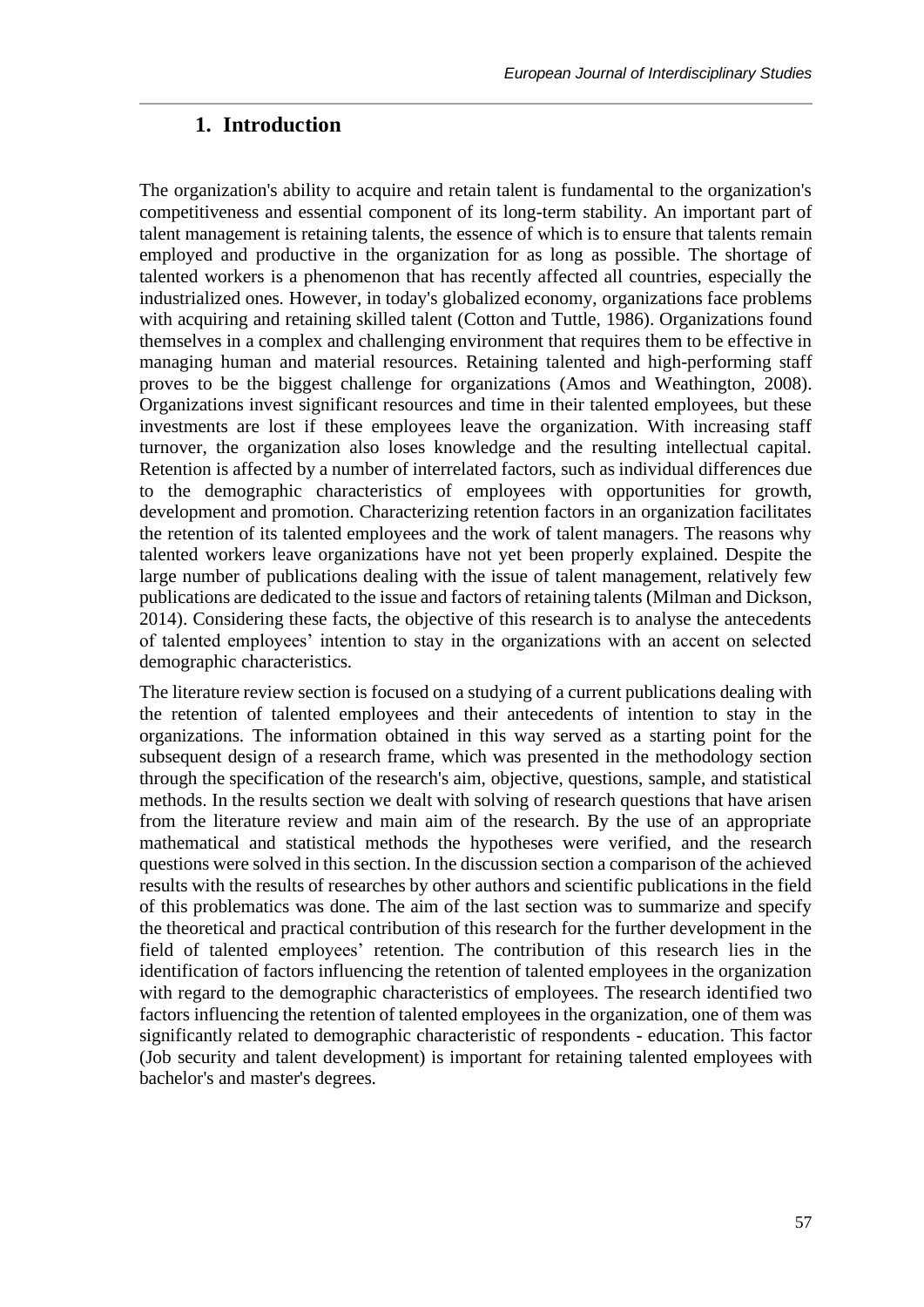## **2. Literature Review**

Chelawat (2015) defined 'talent management' as a set of integrated organizational Human Resource Management processes designed to attract, develop, motivate, and retain talented, productive and engaged employees. Given the global shortage of talented employees, the biggest challenge is to retain them. Employee retention is the opposite of the term 'employee turnover'. Fluctuation is particularly problematic when it comes to talented employees. Alen *et al.* (2010) list three types of fluctuation: voluntary vs. involuntary fluctuation; dysfunctional vs. functional; avoidable vs. inevitable. Kim (2012) suggests that voluntary turnover reflects the HRM practices, characteristics of individual employees, the size of the organization, and the role of unions. Therefore, the study of the talent retention in both the private and public sectors focuses on voluntary turnover, dysfunctional turnover as well as avoidable turnover. The importance of the talent retention is well documented in the literature, especially in connection with the costs which must be incurred when recruiting new, talented employees in connection with their increased turnover. Huang *et al.* (2006) state that the costs of fluctuations are very high and that the costs of recruiting and training a new employee range from 25% to 200% of their annual salary. Kim (2012) argues that the high costs associated with talent loss force organizations to seek out and implement talent management practices that support employee retention.

De Vos *et al.* (2011) state that while managers prefer talent management practices such as training, career development, performance management or communication to retain these employees, talented employees prefer financial rewards, career development opportunities, pleasant atmosphere at the workplace and work-life balance. To reduce turnover and increase sustainability, it is necessary to implement more sophisticated screening strategies during the recruitment process and in the identification and selection of talents (Kidwell, 2011). The challenges of retaining talent have an impact on the organization in several ways (apart from the financial implications already mentioned) (Finnegan, 2010).

Birt *et al.* (2004) listed the following factors affecting staff retention: 1. meaningful and challenging work; 2. opportunities for professional growth; 3. the possibility of autonomous decision-making; 4. responsibility and honesty on the part of management. Bryant and Allen (2013) defined a different set of factors, namely: 1. job satisfaction; 2. employee involvement; 3. managing relationships between employees and managers; 4. managing conflicts and opportunities for professional growth within the organization. In their study they stated that corporate culture also has a significant positive effect on employee retention. Hasin and Omar (2007) found that job satisfaction (with emphasis on pay and leadership) and work-related stress are the main driving forces behind employee's intention to leave the organization.

In his study, Rehman (2012) found that job satisfaction is a critical factor in shaping the opinion of talented employees on whether the organization is a suitable employer. Moreover, Rehman (2012) also found that employee satisfaction also affects the recruitment and retention policy. Other authors have found that job satisfaction, external motivation, organizational commitment, and organizational reputation are the strongest motivators which prevent a talented individual from leaving the organization (Hausknecht *et al.*, 2009). In their study, Rani and Kumar (2014) identified 16 factors influencing talent management practices, which also include job satisfaction, job security, training and development, leadership. A study of Lockwood (2006) on factors of talented employee engagement and business success showed that employees who were extremely satisfied at work were four times more likely than the employees who are dissatisfied. Talent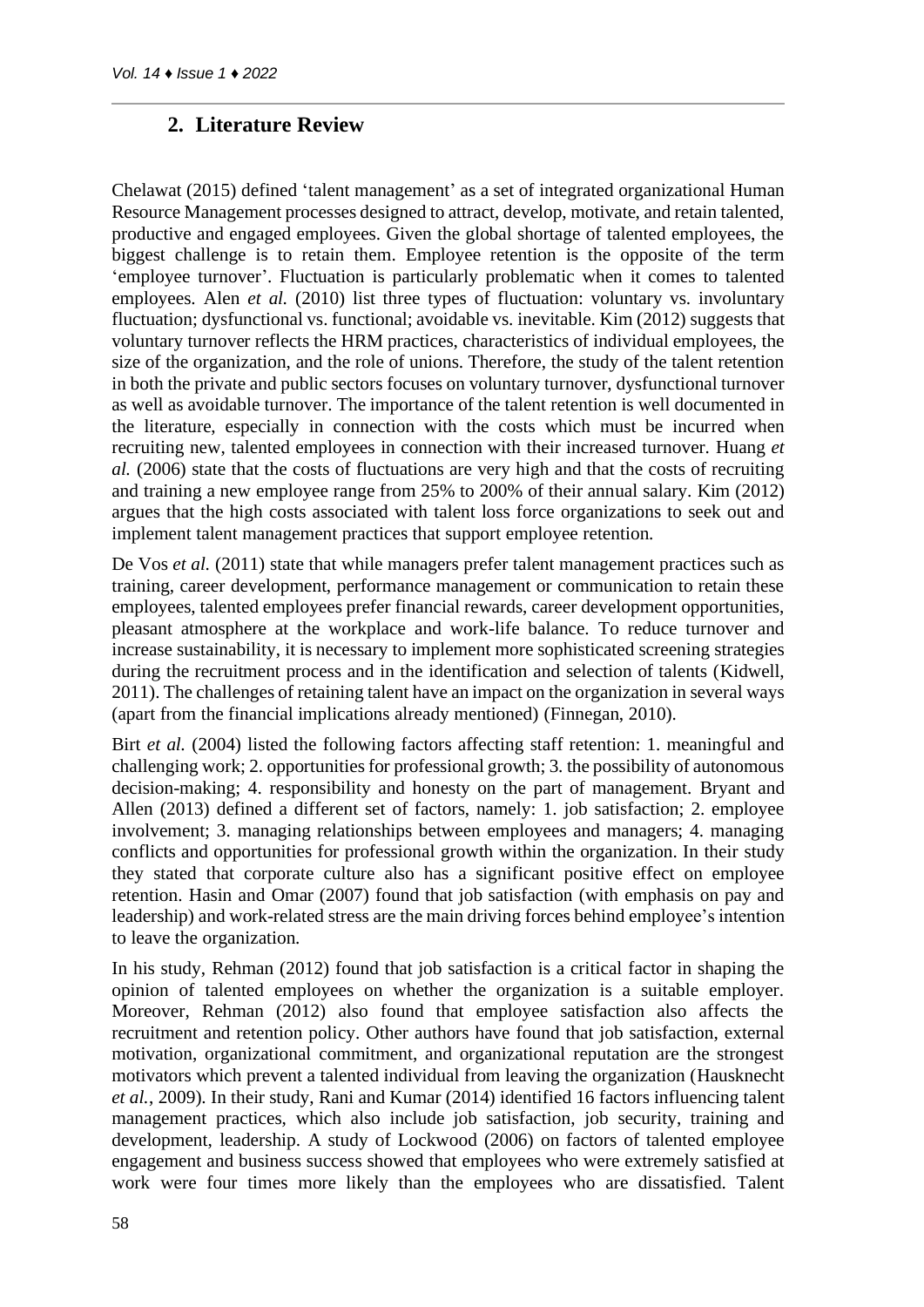management practices must include and actively create opportunities for talented employees to be engaged in work (Oehley, 2007).

Several authors pointed out to the link between talent management and talented employee engagement. According to Hejase *et al.* (2016) Effective talent management policies and practices lead to greater employee engagement and less turnover. Employee engagement therefore has a major impact on employee productivity and talent retention. Especially, talented employees create added value of any organization and to avoid their turnover it is necessary to implement certain strategies. Engagement plays a key role in retaining talented employees (Zionia and Sathyapriya, 2019).

## **3. Methodology**

The main aim of the research was to identify which factors describes antecedents of talented employees' intention to stay in the organization considering their demographic characteristics. The research objective was to analyse the antecedents of talented employees' intention to stay in the organizations with an accent on selected demographic characteristics. The specific research questions were: 1) Is it possible to reduce the high number of observed variables - retention antecedents – to lower number of unobserved variables – factors provided that the basic assumptions (such as if there is a linear relationship, real correlation between variables and factors etc.)? 2) Are there any statistical differences between the mean value of independent groups represented by different demographic characteristics of respondents?

Data were collected in February 2021 through the online self-administered questionnaire consisting of 18 items taken from the previous researches - Biason, 2020; Judge *et al.*, 1998; and Lindsey and Kleiner, 2005. These previous researches aimed at identifying and analysing the issue of talent retention. The individual items in questionnaire were rated by respondents on a five-point Likert scale (where 1 stands for strongly disagree and 5 for strongly agree). From the Slovak Entrepreneur Index database, the 5371 companies employing more than 50 employees were generated, what represents a sampling frame of a study. Subsequently, a random sample of 360 companies was selected based on availability by using MS Excel, so as a part of this research, 360 organizations employing more than 50 employees were contacted. Research on the antecedents of talented employees' intention to stay in the organizations was conducted on a sample of 391 respondents – these respondents were identified by their superiors (human resources managers or direct supervisors) as talents.

The aim of the PCA was to examine how talented employees perceive opportunities, job satisfaction, workplace regulations and career growth possibilities in the organization. Exploratory factor analysis is a statistical method aimed at identifying basic factors that are measured by a much larger number of manifest variables. Such basic factors are latent variables that are difficult to measure. A set of questions which at least partially reflect these factors is often used to measure them (Ford *et al.*, 1986). The suitability of using factor analysis on this dataset was verified by applying the Kaiser-Mayer-Olkin test (Kaiser, 1974; Cerny and Kaiser, 1977) and the Bartlett's Test of Sphericity (Bartlett, 1951). At the last stage of this study, the ANOVA (Analysis of Variance) was used to examine the effect of significant independent variables on the value of the factor.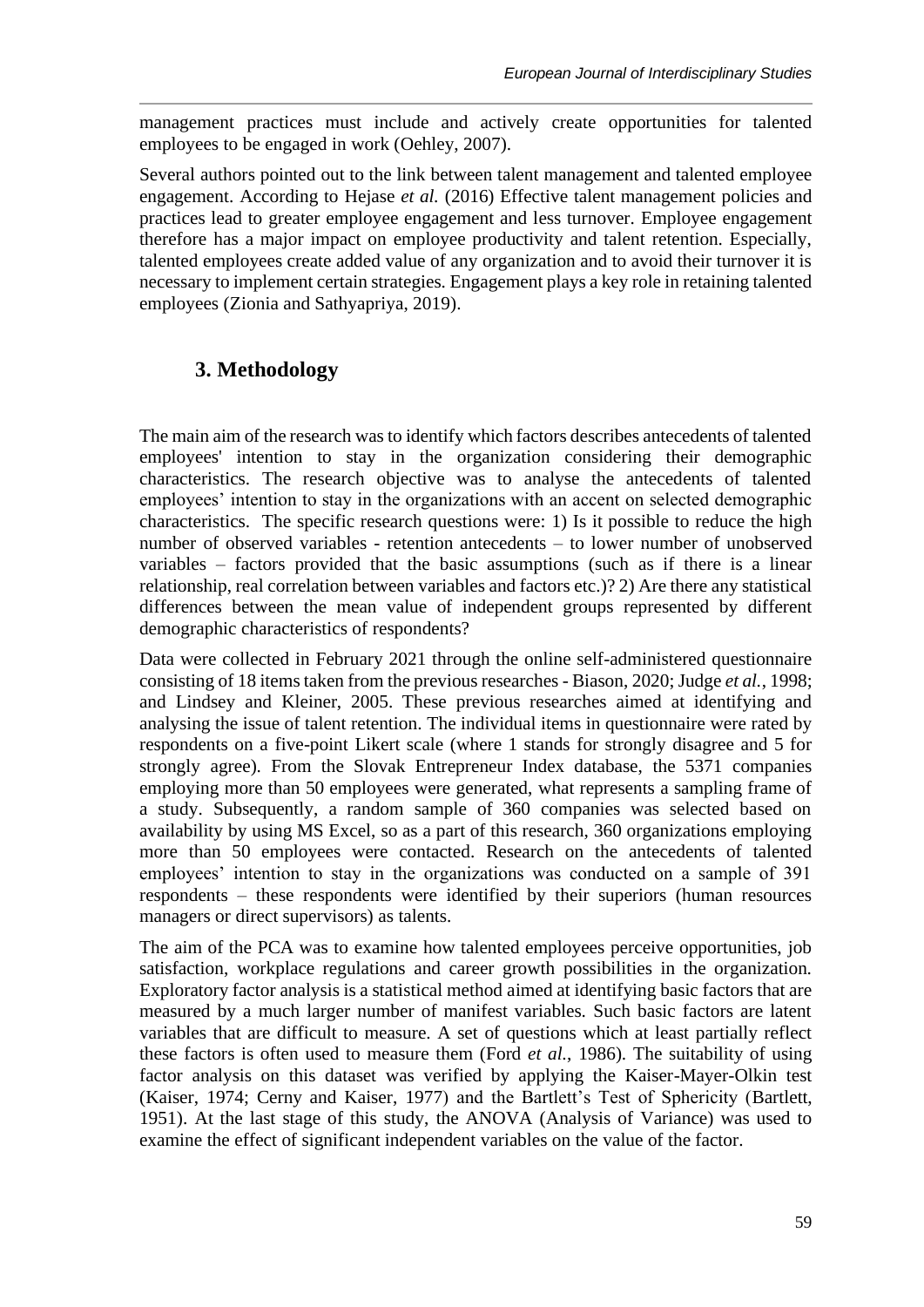## **4. Results**

After the data collection, the internal factor structure of the analysed variables was verified. To verify whether the factor analysis is the best way to analyse the set of variables it was necessary to determine whether the data matrix contains sufficient correlations. In order to verify the adequacy and reliability of the sample, the Kaiser-Mayer-Olkin was applied with MSA (measure of sampling adequacy), where the value of 0.888, which signals that our dataset is almost perfect for the chosen factor analysis.

Bartlett's Test of Sphericity is a statistical test of the correlation between the original factors. It tests the null statistical hypothesis (H0) which states that there is no correlation between the original factors. The Bartlett's Test of Sphericity also confirmed the suitability of the dataset for the factor analysis based on the presence of a statistically significant association between the original factors at  $p \le 0.001$  (Approx.  $\chi$ 2: 4171.235; df: 153; Sig. 0.000).

The main goal of the principal component analysis is to reduce the dimensionality of the data in order to create a subspace (usually two-dimensional) into which the data is projected with an emphasis on maximizing the variability of points (Mardia *et al.*, 1979). *Table 1* shows eigenvalues, percentage of total variance, cumulative eigenvalues, and cumulative percentage of eigenvalues. For the initial solution, there are as many components as variables, and in the correlation analysis, the sum of the eigenvalues equals the number of components. The table of eigenvalues of the source matrix (*Table 1*) shows that the first principal component / the first factor concentrates 46.0673% of the variability of the original data, and the second principal component only 6.6537%.

The essence of the eigenvalue criterion is as follows: according to Kaiser, the factors with the eigenvalue greater than 1 are considered to be statistically significant. Conversely, factors whose eigenvalue is less than 1 are statistically insignificant. In this study, eigenvalues greater than 1 were extracted, and thus the first two components make up the extracted solution. The first two main components, whose eigenvalue is greater than 1, concentrate 52.72% of the variability of the original data of the entire research set. These results were then used to describe and identify factors the factor analysis.

| <b>Dimension</b> | <b>Eigenvalue</b> | % Total variance | Cumulative eigenv. | Cumulative % |
|------------------|-------------------|------------------|--------------------|--------------|
|                  | 8.2921            | 46.0673          | 8.2921             | 46.06        |
|                  | .1976             | 6.6537           | 9.4898             | 52.72        |
| $\sim$           |                   |                  |                    |              |

**Table 1. Eigenvalues of correlation matrix**

Source: own research

The first step in interpreting the results of the factor analysis is the analysis of the factor matrix (*Table 2*) on the basis of which the initial number of factors is obtained. The factor matrix contains the factor loadings for each variable and each factor and represents the best linear combination of the original factor (the best in terms of including as many factor variables as possible). Factor loading explains the role of each original variable in defining a common factor and represents the correlation coefficient between each original variable (retention of talented employees - RTE - manifest variable) and the factor (latent variable). *Table 2* shows that the first factor extracted under the principal components method (PCA) significantly correlates with the eight variables affecting the sustainability and retention of talented employees: RTE\_1, RTE\_2, RTE\_3, RTE\_5, RTE\_7, RTE\_8, RTE\_13, RTE\_16.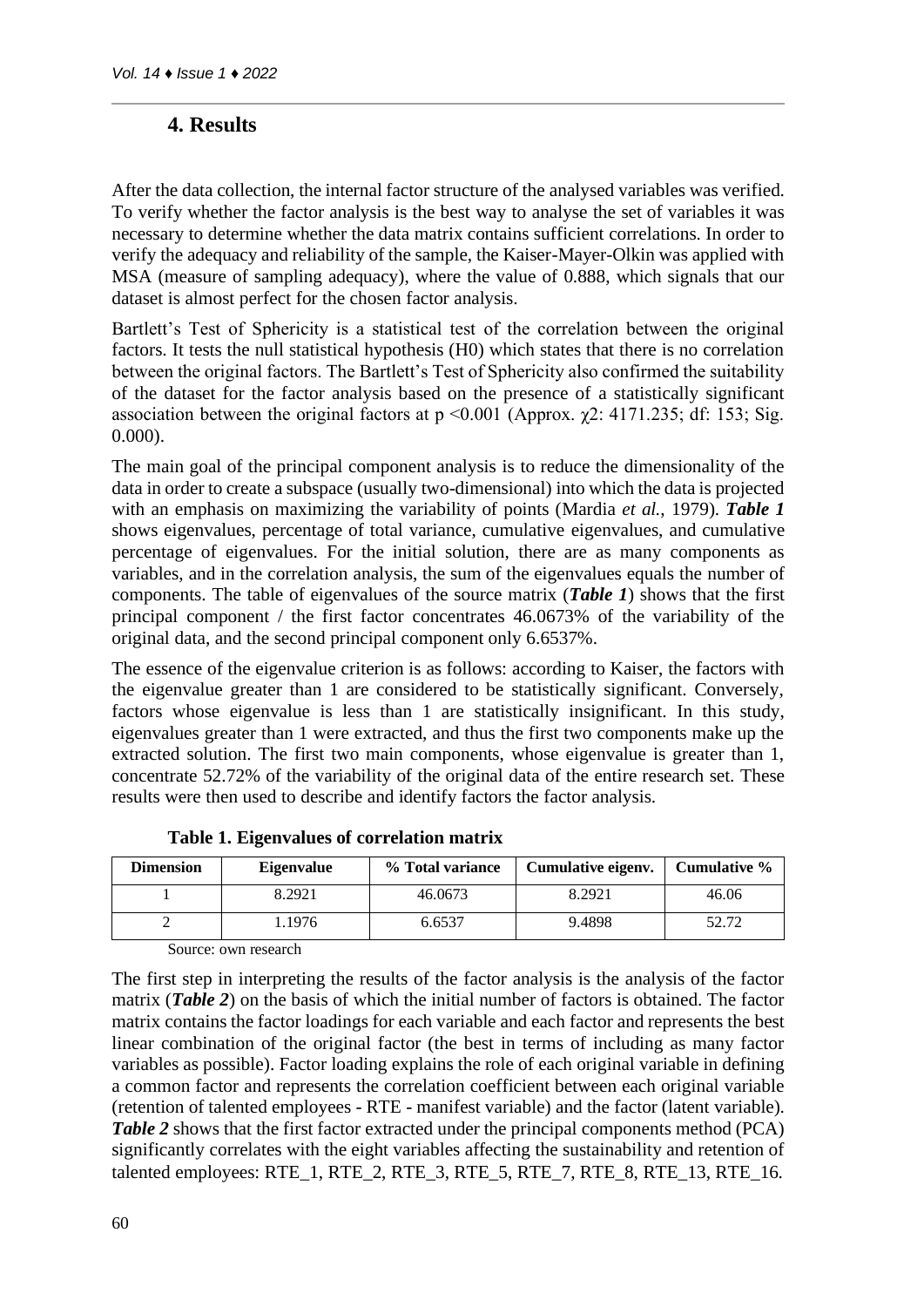| <b>Factor loadings</b>                                                                                                                                                                      |                       |          |                  |                |  |  |
|---------------------------------------------------------------------------------------------------------------------------------------------------------------------------------------------|-----------------------|----------|------------------|----------------|--|--|
|                                                                                                                                                                                             | (Marked loading are > |          | % of variability |                |  |  |
|                                                                                                                                                                                             | 0.5)                  |          |                  |                |  |  |
| <b>Variable</b>                                                                                                                                                                             | Factor 1              | Factor 2 | Factor 1         | Factor 2       |  |  |
| RTE_1. I want to stay in my organization<br>because of career advancement possibilities.                                                                                                    | 0.859233              | 0.235740 | 73.82            |                |  |  |
| RTE_2. I want to stay with in my organization<br>because of retirement benefits provided.                                                                                                   | 0.759562              | 0.180506 | 57.70            |                |  |  |
| RTE_3. I want to stay in my organization<br>because there would be a salary increase upon<br>regularization                                                                                 | 0.628623              | 0.200549 | 39.52            |                |  |  |
| RTE_4. I want to stay in my organization<br>because I can make full use of my knowledge,<br>skills, experience on my job position.                                                          | 0.444439              | 0.51107  |                  | 26.12          |  |  |
| RTE_5. I want to stay in my organization<br>because I have a career advancement there                                                                                                       | 0.821152              | 0.353722 | 67.43            |                |  |  |
| RTE_6. I want to stay in my organization<br>because my superiors appreciate my work and<br>performance.                                                                                     | 0.385724              | 0.635906 |                  | 40.43          |  |  |
| RTE_7. I want to stay in my organization<br>because I have the opportunity to develop my<br>talent and there are no limits to my initiative.                                                | 0.508208              | 0.646471 | 25.83            | 41.80          |  |  |
| RTE_8. I want to stay in my organization<br>because there is open communication and<br>criticism is mostly heard.                                                                           | 0.593913              | 0.367380 | 35.27            |                |  |  |
| RTE_9. I want to stay in my organization<br>because my superiors encourage me to further<br>develop my own knowledge and skills.                                                            | 0.352986              | 0.549741 |                  | 30.22          |  |  |
| RTE_10. I want to stay in my organization<br>because my employer allows me to organize my<br>work by myself.                                                                                | 0.085888              | 0.794869 |                  | 63.18          |  |  |
| RTE_11. I want to stay in my organization<br>because company's management pays due<br>attention to my ideas and proposals.                                                                  | 0.350903              | 0.575063 |                  | 33.07          |  |  |
| RTE_12. I want to stay in my organization<br>because I like to work under pressure.                                                                                                         | 0.350414              | 0.337641 |                  |                |  |  |
| RTE_13. I want to stay in my organization<br>because of the (executive) position I hold.                                                                                                    | 0.583260              | 0.323459 | 34.02            |                |  |  |
| RTE_14. I want to stay in my organization<br>because other employees perceive me as a leader.                                                                                               | 0.460999              | 0.639248 |                  | 40.86          |  |  |
| RTE_15. I want to stay in my organization<br>because I can be proactive in developing skills<br>that are useful in the workplace.                                                           | 0.377265              | 0.544756 |                  | 29.67          |  |  |
| RTE_16. I want to stay in my organization<br>because I like to accept and solve complex and<br>challenging tasks.                                                                           | 0.529604              | 0.529867 | 28.05            | 28.07          |  |  |
| RTE_17. I want to stay in my organization<br>because some job tasks are so interesting that<br>they raise my interest to examine them further<br>(even if it is not necessary for my work). | 0.206451              | 0.555161 |                  | 30.82          |  |  |
| RTE_18. I want to stay in my organization<br>because my work is recognized and respected<br>outside my organization.                                                                        | 0.152163              | 0.692054 |                  | 47.90          |  |  |
| Expl. Variance                                                                                                                                                                              | 4.761188              | 4.728618 | $\blacksquare$   | $\blacksquare$ |  |  |
| Prp. Total                                                                                                                                                                                  | 0.264510              | 0.262701 |                  |                |  |  |

## **Table 2. Factor loadings**

Source: own research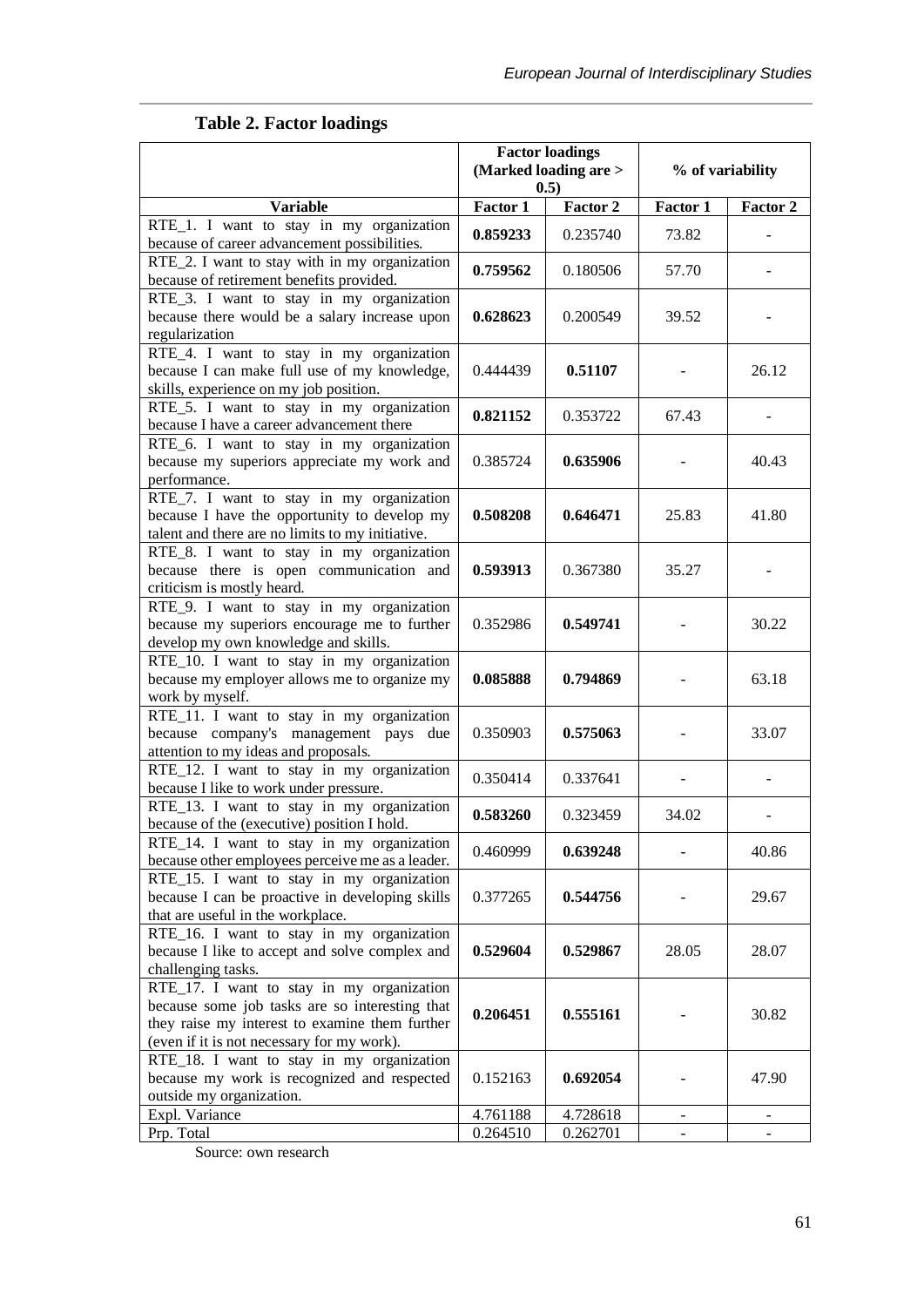The factor loadings values range as follows: from 73.82% for RTE\_1 down to 28.05% of the explained variability for RTE\_16. Given the analysis of Factor 1, the eight variables could be explained by the first common factor. The second common factor correlates with 11 variables affecting talented employees' retention, namely: RTE\_4, RTE\_6, RTE\_7, RTE 9, RTE 10, RTE 11, RTE 14, RTE 15, RTE 16, RTE 17, RTE 18. The factor loadings values range from 63.18% for RTE 10 to 26.12% for RTE 4. Given the above, it could be stated that the practical significance of the factors has been verified. Based on the above statements and using the principal component analysis and Varimax rotation, two factors were identified:

*First factor*: Job security and talent development

*Second factor*: Job satisfaction and employee engagement

Subsequently, an analysis of a antecedents of talented employees' intention to stay in organizations, represented by a factor loading was carried out in relation to the two extracted factors using Fisher's ANOVA (analysis of variance). Within the analysis, we considered only the influence of significant independent variables on the value of the relevant factor at the level of significance  $\alpha = 0.05$ . The analysis of variance is a set of inductive statistics procedures used to test hypotheses about mean values in different, often complex configurations of experiments when testing more than two groups of variables. The null hypothesis in this case states that in the mean value, the tested groups do not statistically significantly differ between each other. The null hypothesis in this case states that in the mean value, the tested groups do not statistically significantly differ between each other.

The ANOVA shows that the change in the value of Factor 1 (Job security and talent development) represented by the factor loadings at the selected level of significance (5%) is significantly influenced by the level of education attained of talented employees. Other examined demographic variables (gender, age, work position and length of employment in the organization) were not proved as significant.

| <b>Demographic characteristics</b>          | SS      | df | <b>MS</b> | F       | р       |
|---------------------------------------------|---------|----|-----------|---------|---------|
| Gender                                      | 0.0035  |    | 0.00347   | 0.00409 | 0.00001 |
| Age                                         | 6.2375  | 2  | 2.07917   | 2.44950 | 0.06333 |
| Level of education                          | 11.3196 |    | 2.82991   | 3.33396 | 0.01063 |
| Work position                               | 2.8915  |    | 0.57830   | 0.68131 | 0.63785 |
| Length of employment in the<br>organization | 16.5543 | 3  | 5.51811   | 6.50097 | 0.00001 |

| Table 3. ANOVA for Factor 1 for the research set |
|--------------------------------------------------|
|--------------------------------------------------|

Source: own research

From the average value of the factor loadings for individual groups of respondents' level of education attained, it is evident that Factor 1 is positively evaluated only by the respondents with a Bachelor's and Master's degree. At the same time, based on the results of Scheffe's test (*Table 4*), it can be stated that at this level of significance (5%), the mean values of the factor loadings between the individual groups can be considered statistically different.

In the case of the 2nd Factor (Job satisfaction and employee engagement), the ANOVA didn't prove any changes in the value of Factor 2 represented by the factor loadings at the selected level of significance (5%).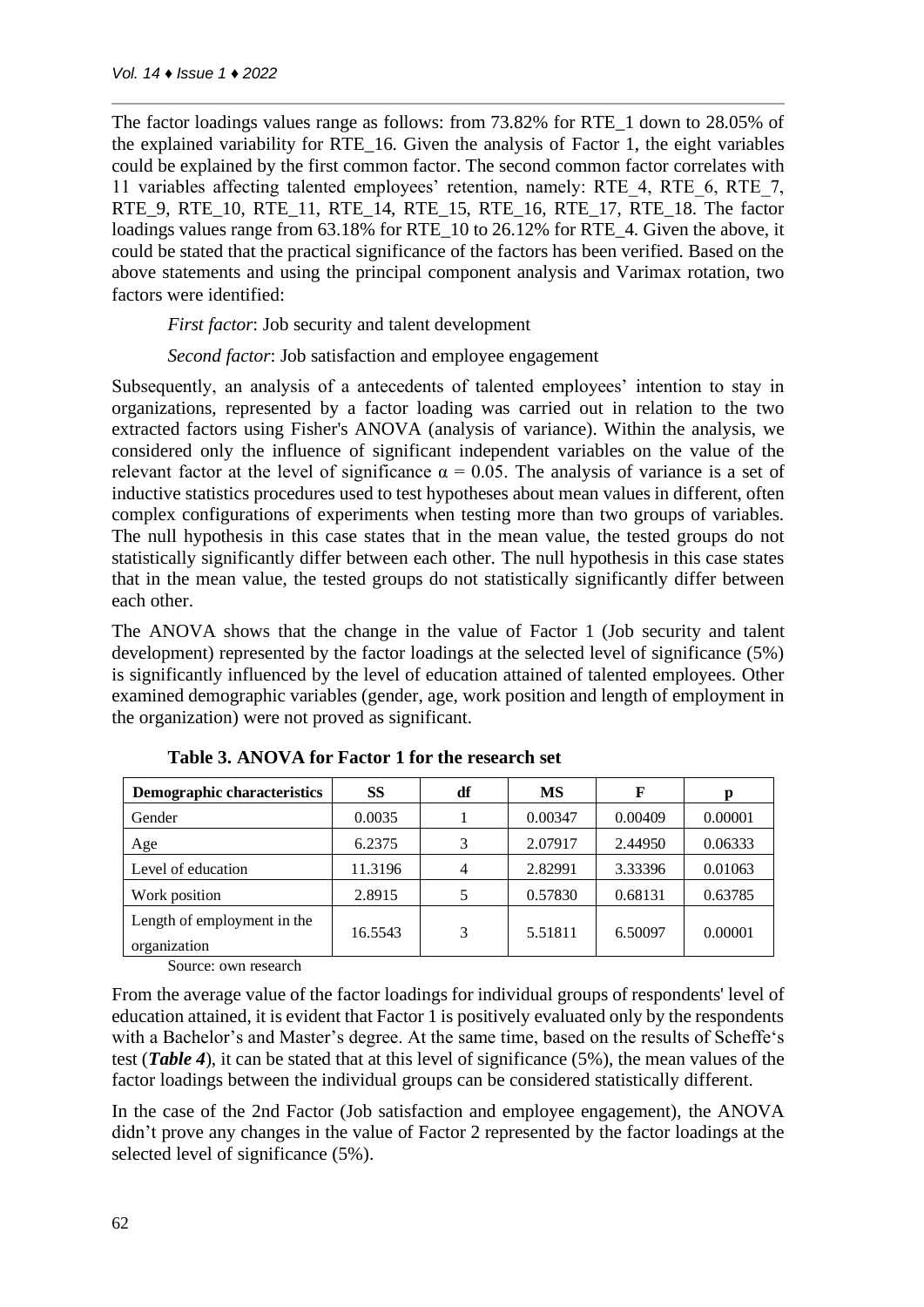| Level of education attained | $\{1\}$  | $\{2\}$  | ${3}$    | {4}      | ${5}$    |
|-----------------------------|----------|----------|----------|----------|----------|
|                             | 1.561    | .21712   | $-.0397$ | $-3518$  | .32130   |
| Secondary without diploma   |          | 0.106238 | 0.006804 | 0.001732 | 0.112034 |
| Secondary with diploma      | 0.106238 |          | 0.892095 | 0.460005 | 0.997909 |
| Bachelor's degree           | 0.006804 | 0.892095 |          | 0.600375 | 0.334722 |
| Master's degree             | 0.001732 | 0.460005 | 0.600375 |          | 0.103137 |
| Doctorate Degree            | 0.112034 | 0.997909 | 0.334722 | 0.103137 |          |

**Table 4. The results of Scheffe's test for Factor 1 and Education of a talented employees**

Source: own research

### **5. Discussion**

To retain talented employees, it is essential to know their main motives for remaining in the organization. The results of our research highlighted the need for a new approach in talent retention strategies in organizations considering attained education of employees. This finding is opposed to the findings of Govaerts *et al.* (2010). Their research was focused on the examination of the influence of learning and working climate on the retention of talented employees. They revealed that the only significant demographic characteristic related to the retention of talented employees is age. On the other hand, Altinoz *et al.* (2012) carried out research aimed on the examination of the differences in the level of organizational commitment between talented employees considering their personal characteristics. The results confirmed the significant difference of the level of organizational commitment between the talented employees with the different level of education. The importance of talent development (without considering personal characteristics) pinpoints the research of Narayan (2017). This author found oud that talent development practices have a significant positive relationship on employees' intention to stay. Also, the research of Jakubik (2016) underlines the importance of professional growth and talent development for talented employees.

The second factor describing antecedents of talented employees' intention to stay in our research was "Job satisfaction and employee engagement". Ramli *et al.* (2018) research findings emphasised that the engaged talented employees contribute to higher performance and better results of the organization, they are aware of the business context and work closely with other colleagues in the workplace. They state that this is the main reason why talented employee engagement is important to the organization in retaining top talents. Turner (2018), in his research, pointed out that the relationship between employee engagement and talent management is reciprocal. According to this author, talented employee engagement begins with the talent development. Managers and leaders at all organizational levels should therefore pay increased attention to talent that can be cultivated and should also ensure that these talented employees are coached and mentored only by managers who are qualified in talent development. This is of great importance in organizations in any sector; therefore, the main findings of the study provide valuable inspiration for insights in different areas (Štefko *et al.*, 2020; Gavurová *et al.*, 2020a; Gavurová *et al.*, 2021b; Polishchuk *et al.*, 2019; Rigelský *et al.*, 2021; Bačík *et al.*, 2019).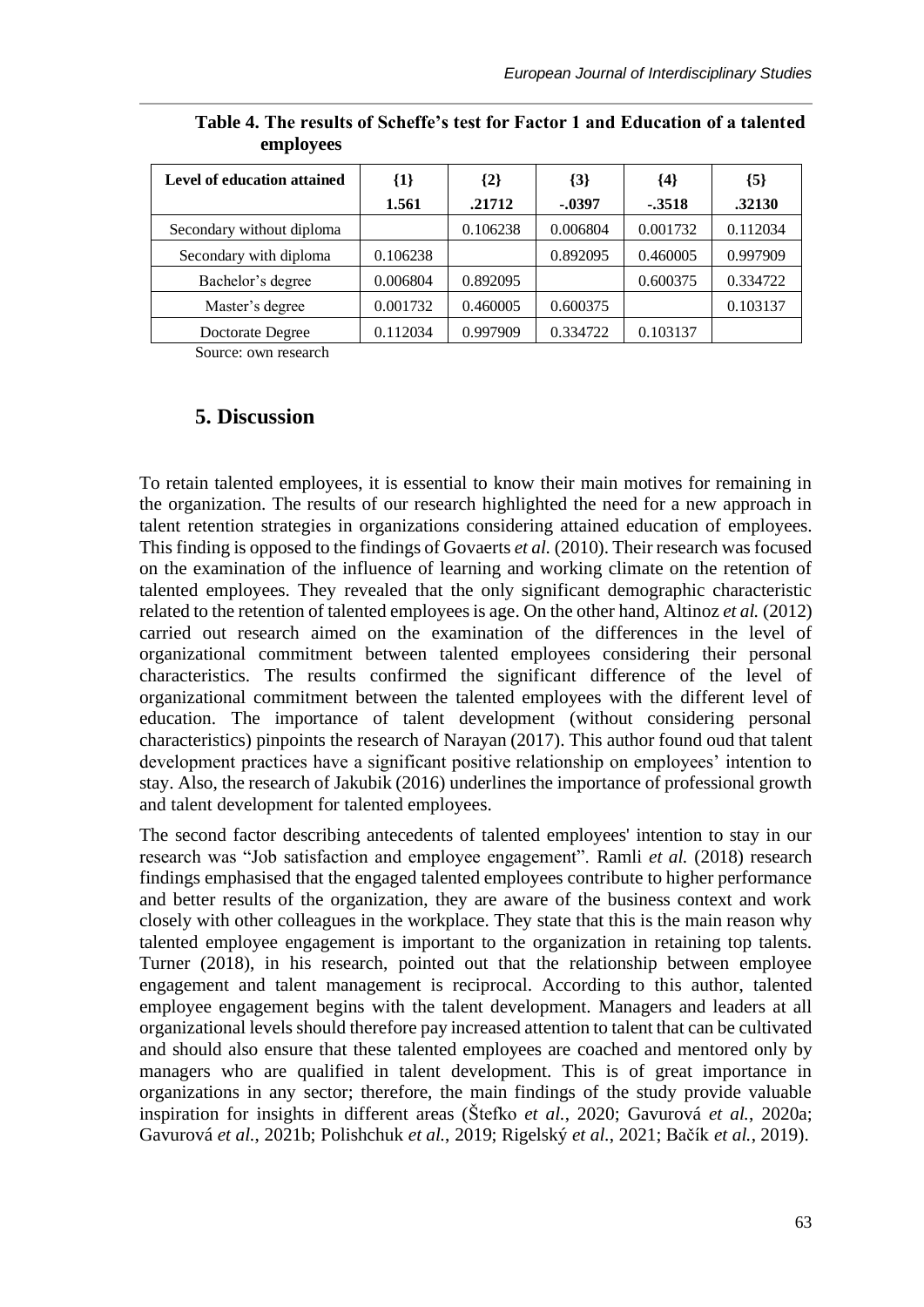### **6. Conclusion**

In developed countries most employees will leave their current employer if they are not satisfied with their job or they are not motivated and apply to organisations, where they will be more motivated and will be more able to develop their cognition and experience (Adeola and Adebiyi, 2016). The organisation should identify promptly any problems that cause employee dissatisfaction and try to resolve them before employees are aware of them (Rozsa *et al.*, 2019). With regard to strategical planning and new talent management practices implementation, companies should be aware of how important the next generation of successful and qualified talents is for their organization, especially in SME's (Žufan *et al.*, 2020). Talent management represents a comprehensive set of procedures aimed at increasing job satisfaction and retaining talents. To achieve the required performance and meet organizational goals it is simply not enough to maintain the best talent. Based on the results of this research, we conclude that the results arrived at are in line with previous research conducted in this area, in particular in terms of factors influencing the antecedents of talented employees' retention in organizations, namely: 1. Job security and talent development (Birt *et al.*, 2004; Rani and Kumar, 2014; Tulasi Das and Amala, 2016); 2. Job satisfaction and employee engagement (Hasin and Omar, 2007; Hausknecht *et al.*, 2009; Rehman, 2012; Allen *et al.*, 2010; Rani and Kumar, 2014; Tulasi Das and Amala, 2016).

The use of ANOVA proved that from the whole set of five independent variables, only one has an impact on the value of the factor- the level of education attained of talented employees. Other examined independent variables didn't prove their significance in this case. Similar methods have been used in other areas (Gavurová *et al.*, 2021a; Gavurová *et al.*, 2020b; Gavurová and Kubák, 2021; Ivanková *et al.*, 2021; Štefko *et al.*, 2019). However, even though talent management practices are implemented, organizations sometimes fail to prevent the departure of talented employees. By conducting exit interviews, the organization has the opportunity to understand why the talented employees decided to leave and implement changes in the form of newly established practices in the field of job security and talent development as this proved to be important factor for the antecedents of talented employees' intention to stay in the organizations. The analysis of retention antecedents and factors and the discovery of relationships between them can help managers to create a stable and favorable work environment that supports and strengthens the intention of talented employees to remain in the organization regarding their attained education. The main limitation of this research is the limited geographical territory - the Slovak Republic. The future research should focus on identifying the impact of these factors on the creation of talent management practices in organizations.

#### **Acknowledgement:**

This research is one of the outputs of the projects VEGA No:1/0237/19 "Research on the impact of human resource practices on organizational commitment and retention of talented and high-performing employees", and KEGA No:012PU-4/2019: "Elaboration of didactic materials for newly introduced subject "Talent management".

#### **References:**

Adeola, M.M.; Adebiyi, S.O. (2016). Employee motivation, recruitment practices and banks performance in Nigeria. *International Journal of Entrepreneurial Knowledge*, 4(2): 70-94.

Allen, D.G.; Bryant, P.C.; Vardaman, J. (2010). Retaining Talent: Replacing Misconceptions with Evidence – Based Strategies. *Academy of Management Perspectives*, 24 (2): 48-64.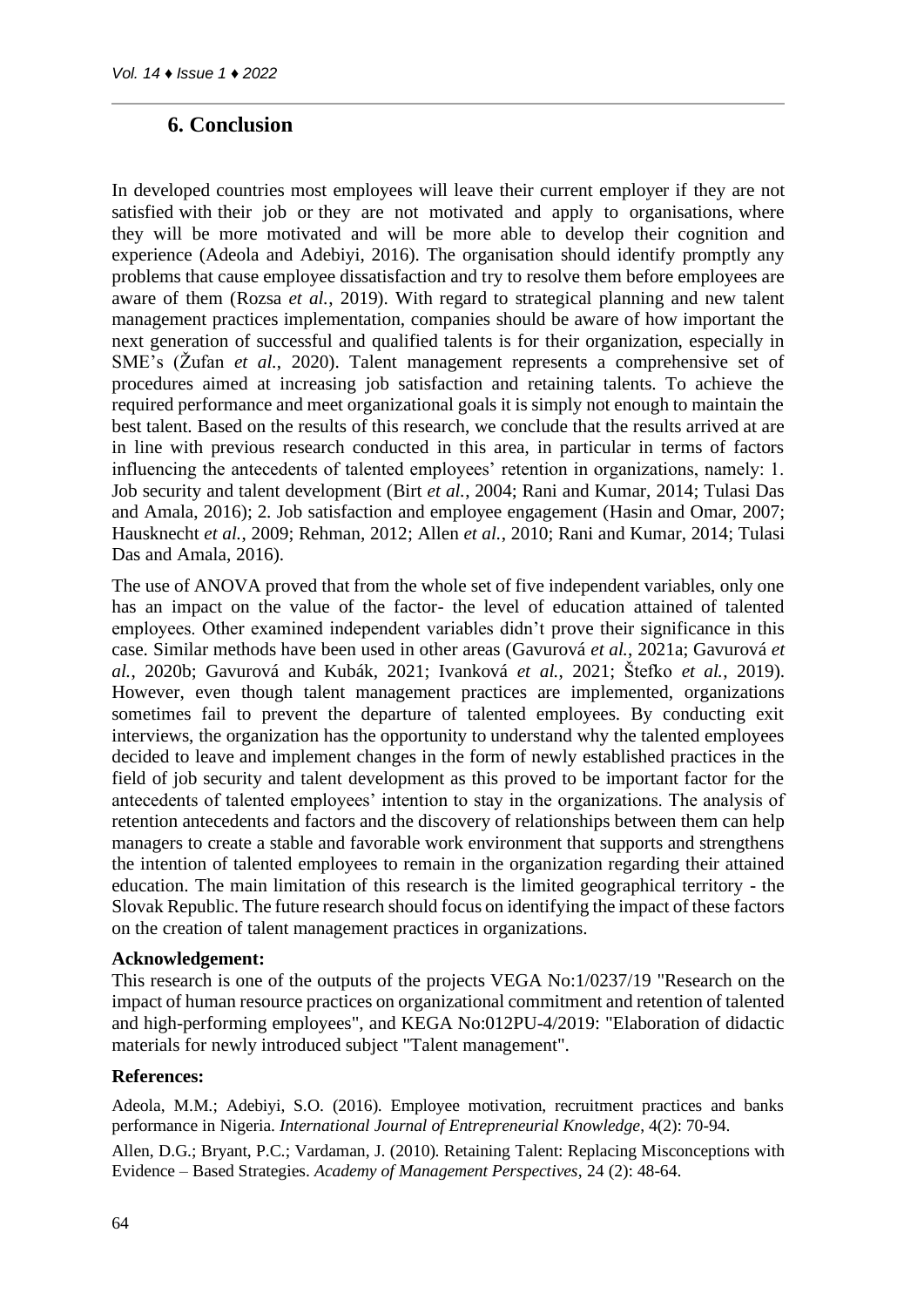Altinoz, M.; Cakiroglu, D.; Cop, S. (2012). The effect of job satisfaction of the talented employees on organizational commitment: A field research. *Procedia - Social and Behavioral Sciences*, 58. 322 – 330. https://doi.org/10.1016/j.sbspro.2012.09.1007.

Amos, E.A.; Weathington, B.L. (2008). An analysis of the relationship between employee organization value congruence and employee attitudes. *The Journal of Psychology*, 142(6): 615- 631.

Bačík, R.; Fedorko, R.; Abbas, E.W.; Rigelský, M.; Ivanková, V.; Obšatníková, K. (2019). The impact of selected quality management attributes on the profitability of TOP hotels in the Visegrad group countries. *Polish Journal of Management Studies*, 19(1): 46–58.

Bartlett, M.S. (1951). The Effect of Standardization on a  $\gamma^2$  Approximation in Factor Analysis. *Biometrika*, 38(3/4): 337-344.

Bryant, P.; Allen, D. (2013). Compensation, Benefits and Employee Turnover: HR Strategies for Retaining Top Talent. *Compensation & Benefits Review*, 45(3), 171-175.

Biason, R. (2020). The effect of job satisfaction on employee retention. *International Journal of Economics, Commerce and Management*, 8(3):404-413.

Birt, M.; Wallis, T.; Winternitz, G. (2004). Talent retention in a changing workplace: an investigation of variables considered important to South African talent. *South African Journal of Business Management*, 35(2): 25-31.

Cerny, C.A.; Kaiser, H.F. (1977). A study of a measure of sampling adequacy for factor-analytic correlation matrices, *Multivariate Behavioral Research*, 12(1): 43-47.

Chelawat, H. (2015). A Study of Employee Perception on Talent Management Practices in Cement Industries in Rajasthan. *Research Journal of Social Science and Management*, 5(5): 20-26.

Cotton, J.L.; Tuttle, J.M. (1986). Employee turnover: A meta-analysis and review with implications for research. *Academy of Management Review*, 11(1): 55-70.

De Vos, A.; De Hawn, S.; van der Huijden, B. (2011). Competency development and career success: the mediating role of employability. *Journal of Vocational Behavior*, 79: 438-447.

Finnegan, R.P. (2010). *Rethinking retention in good times and bad: Breakthrough ideas for keeping your best workers*. Boston, MA, Davies-Black.

Ford, J.K.; MacCallum, R.C; Tait, M. (1986). The Application of Exploratory Factor Analysis on Applied Psychology: A critical review and analysis. *Personnel Psychology*, 39: 291-314.

Gavurová, B.; Belas, J.; Bilan, Y.; Horak, J. (2020a). Study of legislative and administrative obstacles to SMEs business in the Czech Republic and Slovakia. *Oeconomia Copernicana*, 11(4): 689-719.

Gavurová, B.; Ivanková, V.; Rigelský, M.; Kmecová, I. (2020b). How do gender inequalities in health relate to the competitiveness of developed countries? An empirical study. *Journal of Competitiveness*, 12(3): 99–118.

Gavurová, B.; Belas, J.; Valasková, K.; Rigelský, M.; Ivanková, V. (2021a). Relations between infrastructure innovations and tourism spending in developed countries: A macroeconomic perspective. *Technological and Economic Development of Economy*, 27(5): 1072–1094.

Gavurová, B.; Belas, J.; Zvarikova, K.; Rigelský, M.; Ivanková, V. (2021b). The effect of education and R&D on tourism spending in OECD countries: An empirical study. *Amfiteatru Economic*, 23(58): 806–823.

Gavurová, B.; Kubák, M. (2021). The importance of evaluating inpatients' satisfaction with emphasis on the aspect of confidence. *Oeconomia Copernicana*, 12(3): 821–848.

Govaerts, N.; Kyndt, E.; Dochy, F.; Baert, H. (2011). Influence of learning and working climate on the retention of talented employees. *Journal of Workplace Learning*, 23(1), 35-55.

Hausknecht, J.P.; Rodda, J.M.; Howard, M.J. (2009). Targeted Employee Retention: Performance-Based and Job-Related Differences in Reported Reasons for Staying. *Human Resource Management*, 48(2): 269-288.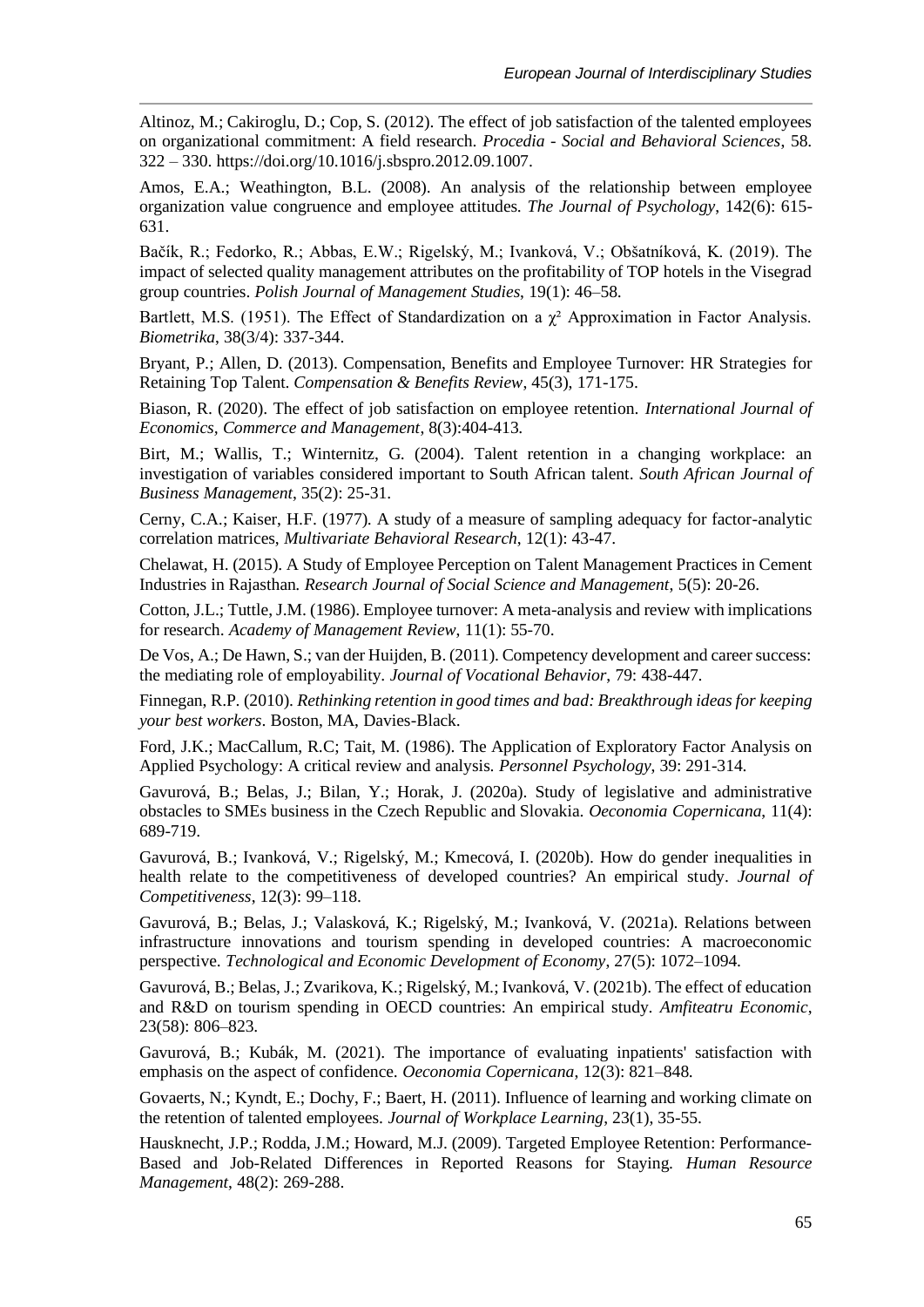Hasin, H.H.; Omar, H. (2007). An Empirical Study on Job Satisfaction, Job-Related Stress and Intention to Leave Among Adult Staff in Public Accounting Firms in Melaka. *Journal of Financial Reporting and Accounting*, 5(1): 21-39.

Hejase, H.J.; Hejase, A.J.; Mikdashi, G.; Bezeih, Z.F. (2016). Talent management challenges: an exploratory assessment from Lebanon. *International Journal of Business Management and Economic Research*, 7(1): 504-520.

Huang, I.C.; Lin, H.C.; Chuang, C.H. (2006). Constructing Factors Related to Worker Retention. *International Journal of Manpower*. 27(5): 491-508.

Jakubík, M. (2016). Talent engagement framework as a journey to performance. *Review of Innovation and Competitiveness*, 2(3): 101-122.

Judge, T. A., Locke, E.A.; Durham, C.C.; Kluger, A.N. (1998). Dispositional Effects on Job and Life Satisfaction: The Role of Core Evaluations. *Journal of Applied Psychology*, 83(1): 17-34.

Ivanková, V.; Gavurová, B.; Bačík, R.; Rigelský, M. (2021). Relationships between road transport infrastructure and tourism spending: A development approach in European OECD countries. *Entrepreneurship and Sustainability Issues*, 9(2): 535–551.

Kaiser, H. (1974). An Index of Factor Simplicity. *Psychometrika*, 39: 31–36.

Kidwell, M. (2011). An analysis of management strategies and incentives for workplace retention in competitive organizations (Doctoral dissertation). Available from ProQuest Dissertations and Theses database. (UMI No. 3440042).

Kim, S. (2012). The Impact of Human Resource Management on State Government IT Employee Turnover Intentions. *Public Personnel Management*, 41(2): 257-279.

Lindsey, G.; Kleiner, B. (2005). Nurse residency program: an effective tool for recruitment and retention. *Journal of Health Care Finance*, 31(3): 25–32.

Lockwood, N.R. (2006). Talent Management: Driver for Organizational Success HR Magazine; *Alexandria*, 51(6):1-11.

Mardia, K.V.; Kent, J.T.; Bibby, J.M. (1979). *Multivariate Analysis*. London: Academic Press.

Milman, A.; Dickson, D. (2014). Employment characteristics and retention predictors among hourly employees in large US theme parks and attractions. *International Journal of Contemporary Hospitality Management*, 26(3): 447-469.

Narayan, A. (2017). Talent Development Practices and Employees' Intention to Stay: An Empirical Study in Knowledge Intensive Organisations. *Journal of Management and Entrepreneurship*, 11(2), 93-126. ISSN 2229-5348.

Oehley, A.M. (2007). The Development and Evaluation of a Partial Talent Management Competency Model. MSc Thesis, Stellenbosch University, South Africa. http://scholar.sun.ac.za/handle/10019.1/2110.

Polishchuk, V.; Kelemen, M.; Gavurová, B.; Varotsos, C.; Andoga, R.; Gera, M.; Christodoulakis, J.; Soušek, R.; Kozuba, J.; Blišťan, P.; Szabo, S. (2019). A fuzzy model of risk assessment for environmental start-up projects in the air transport sector. *International Journal of Environmental Research and Public Health*, 16(19): 3573.

Ramli, A.A.; Isa, A.; Nur, L.B.; I.I. Hazril. (2018). The role of talent management in the relationships between employee engagement: A study of GLCs. Paper presented at the MUCET 2017; MATEC Web of Conferences.

Rani, K.; Kumar, S. (2014). Factors Affecting Talent Management Practices– A Review. *Indian Journal of Research*, 3(11): 20-22.

Rehman, S. (2012). A Study of Public Sector Organisations with Respect to Recruitment, Job Satisfaction and Retention. *Global Business & Management Research: An International Journal*, 4(1): 76-88.